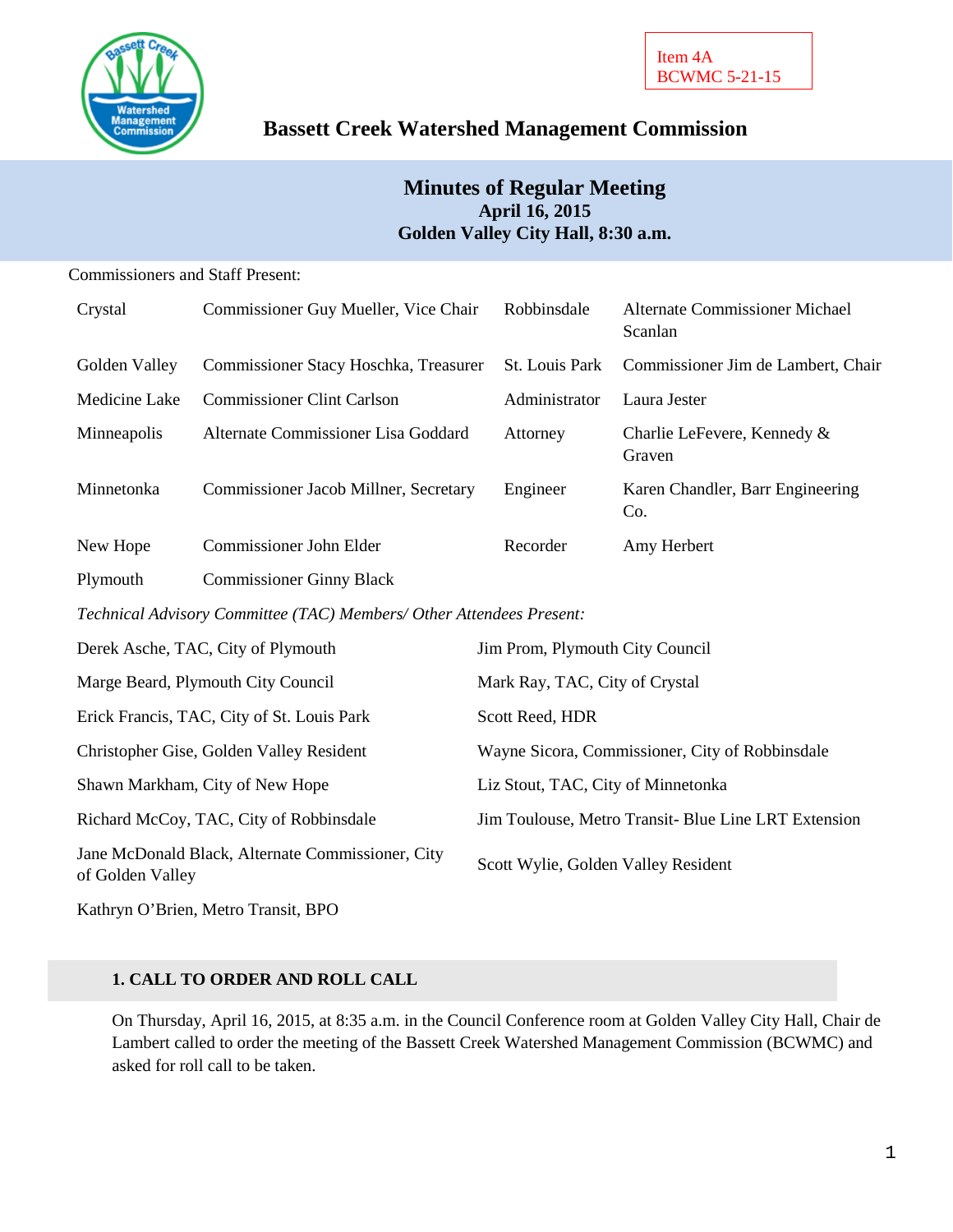### **2. CITIZEN FORUM ON NON-AGENDA ITEMS**

Mr. Scott Wylie spoke about the Theodore Wirth Park redevelopment master plan that the Minneapolis Parks and Recreation Board (MPRB) has been developing. Mr. Wylie indicated his concern about the proposal to include three miles of mountain bike racing trails. He said that the proposed trails would be approximately four to six feet wide and the construction of the trails would disturb 79,000 square feet of vegetation and soil in the park. Mr. Wylie distributed a map where the trails are proposed to be located within the park, and he reported that the trails and design have been approved by the MPRB. He pointed out that the proposed trails will be adjacent to Bassett Creek along each side.

Mr. Wylie provided information on the proposed design of the trails and said that they are not sustainable and do not conform to U.S. Forest Service standards. He said that the area of the proposed trails is designated as an important birding habitat through the National Audubon Society and is labeled in the redevelopment master plan as an ecologically sensitive area. Mr. Wylie said that there is a location within the park that would be more suitable for mountain bike trails, and he pointed out the area on the map.

Mr. Wylie noted that the City of Golden Valley could require an Environmental Assessment Worksheet (EAW) as part of its permit process for the construction of this project in the park. The Commission briefly discussed the topic, and Commissioner Hoschka requested that this issue be added to the agenda of an upcoming BCWMC meeting.

# **3. AGENDA**

Administrator Jester requested the addition to the agenda item 5F – appointment of Alternate Commissioner Jane McDonald Black to the Budget Committee and item 5G – submission of abstract on the Wirth Lake Outlet project to the Water Resources Conference. Commissioner Black moved to approve the agenda as amended. Commissioner Elder seconded the motion. Upon a vote, the motion carried 9-0.

### **4. CONSENT AGENDA**

Commissioner Goddard requested the removal of item 4E – Approval of France-Indiana Avenue Reconstruction, Robbinsdale – from the Consent Agenda. Administrator Jester added to the Consent Agenda payment of the invoice to Southwest Newspapers in the amount of \$142.50 for publication of the BCWMC's public hearing notice. Commissioner Black moved to approve the Consent Agenda as amended. Alternate Commissioner Goddard seconded the motion. Upon a vote, the motion carried 9-0. [The following items were approved as part of the Consent Agenda: the March 19, 2015, Commission Meeting minutes, the monthly financial report, the payment of the invoices, and Set TAC Meeting for May 5, 2015]. The general and construction account balances reported in the Fiscal Year 2015 Financial Report prepared for the April 16, 2015, meeting are as follows:

| <b>Checking Account Balance</b>           | \$805,871.51       |
|-------------------------------------------|--------------------|
| TOTAL GENERAL FUND BALANCE                | \$805,871.51       |
| TOTAL CASH & INVESTMENTS ON-HAND (4/8/15) | \$3,403,742.93     |
| CIP Projects Levied – Budget Remaining    | $(\$4,163,285.52)$ |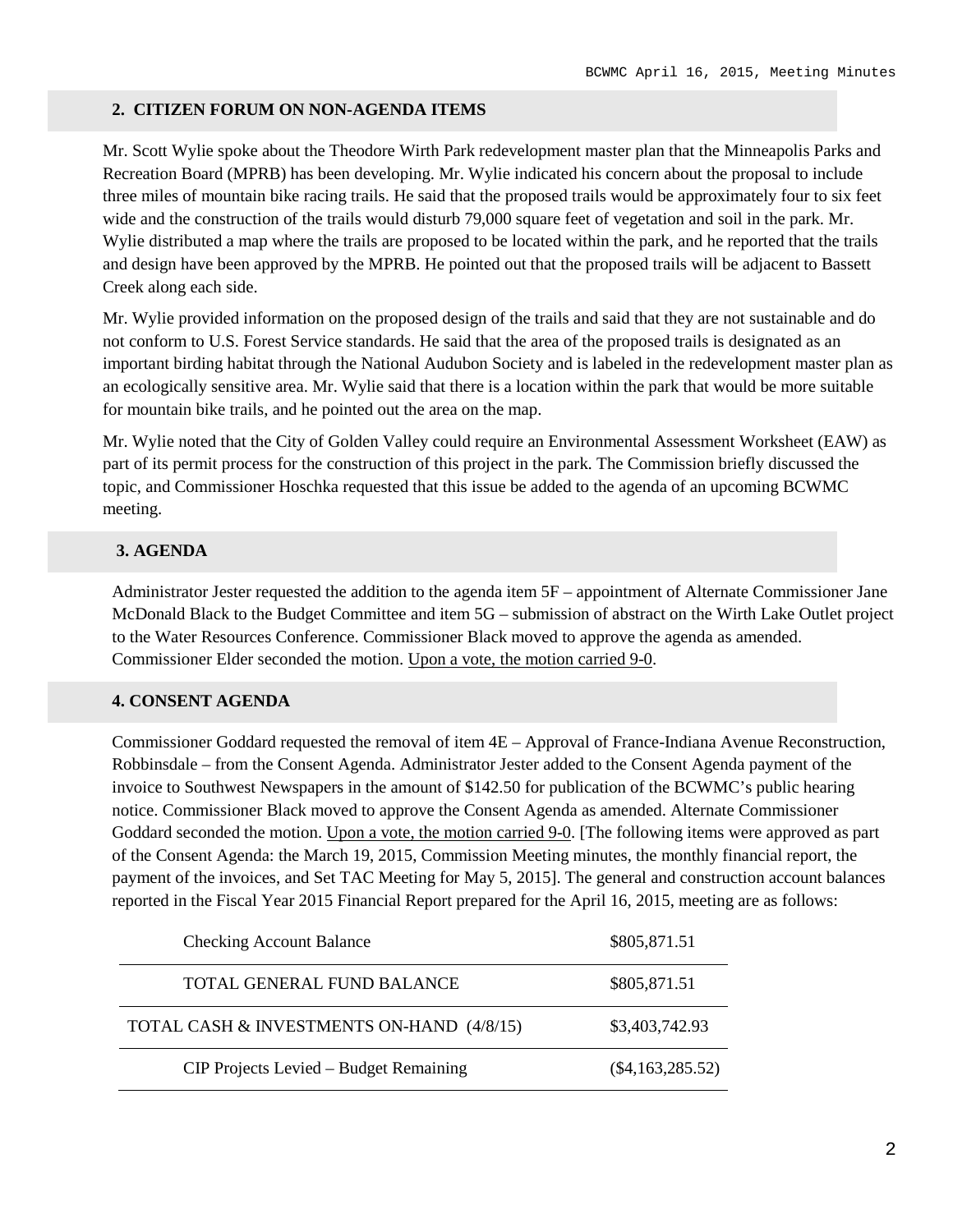| <b>Closed Projects Remaining Balance</b>  | \$759,542.59   |
|-------------------------------------------|----------------|
| 2012-2014 Anticipated Tax Levy Revenue    | \$9,634.81     |
| 2015 Anticipated Tax Levy Revenue         | \$1,000,000.00 |
| <b>Anticipated Closed Project Balance</b> | \$250,092.22   |

#### **4E. Approval of France-Indiana Avenue Reconstruction, Robbinsdale**

Alternate Commissioner Goddard stated two concerns about the information in the memo on this item. She said her first concern was that the outlet velocities listed in the Commission Engineer's report seemed extremely high and she recommends that the wording be revised to be more prescriptive. She said her other concern was in the third bullet under item four in the April 8<sup>th</sup> Engineer's Memo; she would like verification on whether under the NPDES permit the timeframe is seven days or fourteen days for stabilizing exposed soil areas. Alternate Commissioner Goddard said that the timeframe would depend on the project's proximity to the creek.

Engineer Chandler responded that the Commission Engineer's intent is that the velocities need to be reduced to a point that they won't create erosion problems. Additionally, she stated that she can reword the memo language to state that if the work is within one mile of the creek, the timing needs to be shortened to seven days to stabilize exposed soils.

There was discussion about the language that should be included about the outlet velocities. Engineer Chandler recommended modifying the language in the memo's recommendation number 2 to state "to six feet per second" and to include in recommendation number 4 bullet three the parenthetical language "(or seven days if within one mile of Bassett Creek)."

Commissioner Black moved to approve the project with the Engineer's recommendations including the two language modifications described by Engineer Chandler. Commissioner Hoschka seconded the motion. Commissioner Sicora noted that specifying "to six feet" doesn't leave room for the City Engineer and Commission Engineer to prescribe what would work best at this site. Engineer Chandler recommended modifying the language to state "to prevent downstream erosion as agreed to by Commission Engineer" instead of "to six feet per second" Commissioner Black made the friendly amendment to the motion so that the language states velocities to minimize the downstream erosion. Commissioner Hoschka approved the friendly amendment. Upon a vote, the motion carried 9-0.

### **5. BUSINESS**

### **A. Receive Update on Blue Line (Bottineau) LRT (Light Rail Transit) Project**

Engineer Chandler reminded the Commission that it had directed staff to provide assistance, as needed on the LRT project and had set an interim cap of \$5,000 for that involvement. She said that the budget spent to-date on that work is about \$4,100 so staff would like direction on staff's future involvement. Engineer Chandler reported that the next big project phase in which she sees Commission involvement is regarding floodplain issues and design review.

Engineer Chandler introduced Jim Toulouse, Engineering Manager with the Metro Transit for the Blue Line LRT. He summarized the 13-mile light rail extension project, which will run from downtown Minneapolis at the Target Field station to the northwest suburbs, ending just north of Highway 610 in Brooklyn Park. Mr.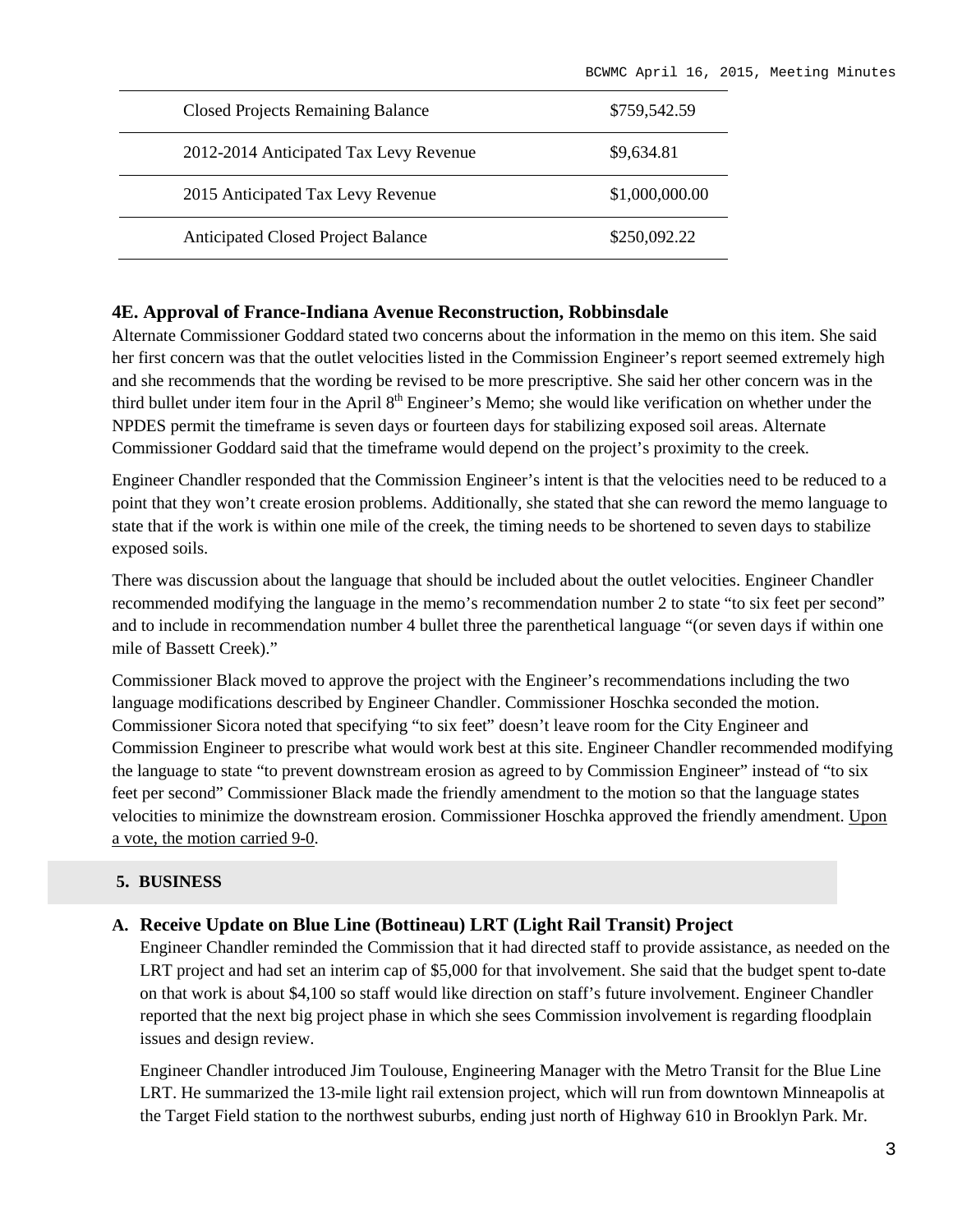Toulouse described the project timeline, explaining that currently the project is in the project development phase, which started in August 2014. He stated that this phase needs to be complete within two years, meaning that by August 2016 the project needs to be in final engineering. Mr. Toulouse said that within the next 15 to 18 months the project needs to get through the final environmental impact statement and municipal consent process with its partner agencies.

Mr. Toulouse shared that in 2017 the project would be in final design and would be in construction in 2018 through 2020 with service commencing in 2021. He reported that the draft environmental impact statement identified 15 technical issues, and he handed out a map that identified the issues. He noted that an issue in this watershed is technical issue number 5, Golden Valley alignment, and the sub-issues to number 5, including Bassett Creek floodplain impacts and some poor soils adjacent.

Mr. Toulouse went through the map in more detail, explaining that the project is in process of identifying flood plain impacts and mitigation areas, such as in the Grimes pond area and in the areas of North Rice Lake and South Rice Lake. Lisa Goddard offered comments based on her role with SRF on this project.

Kathryn O'Brien introduced herself and her role with Metro Transit and on this project. She discussed the environmental assessment analysis. Ms. O'Brien said that the plan is to have some technical documentation and findings on wetlands and floodplains ready to bring to various decision-making bodies later this fall. She reported that the final EIS (Environmental Impact Statement) would be prepared for publication later in 2016.

Scott Reed of HDR introduced himself and described his role in the project. He provided an update on the process of completing the Environmental Impact Statement. Ms. Goddard described the project work that has been done to identify flood plain impacts and mitigation. She noted areas identified for mitigation and said that the City of Golden Valley and the MPRB are amenable to the location identified. She described concepts presented to the cities of Robbinsdale and Golden Valley. There was discussion of the project's technical evaluation panel, and Ms. O'Brien said that she believes this group will be part of that panel.

There was discussion, and Ms. Goddard, Ms. O'Brien, Mr. Reed, Mr. Toulouse, and Engineer Chandler responded to questions. Commissioner Hoschka voiced her concern about timing and asked that the BCWMC be given the time it needs to make decisions and provide input throughout the project's progress.

Administrator Jester said that staff is asking for Commission approval to continue working with Metro Transit and its consultants. Commissioner Hoschka moved to have this work as a standing agenda item and for staff to continue to be involved in the project and to continue to keep the Commission updated on the project and staff involvement. Commissioner Black added, "based on the dollars in the budget right now." Commissioner Hoschka agreed to the friendly amendment to her motion. Commissioner Mueller seconded the motion. Upon a vote, the motion carried 9-0.

Mr. Reed stated that wetland delineation work will occur in the next four to six weeks. He noted that also in the next four to six weeks there will be a kick-off meeting with the Army Corps of Engineers and technical representatives from along the corridor including the BCWMC. He said that there will be technical reports available in June, which the BCWMC will receive for review. Mr. Reed noted that in September the discussion will start about wetland mitigation but permits won't be needed until 2017-2018.

Commissioner Black remarked that she would like to attend the technical evaluation panel meetings including the kick-off meeting with the Army Corps. She asked to be forwarded the meeting information. Commissioner Carlson raised the topic of the Commission's XP-SWMM model and the idea of partnering on any aspect of the XP-SWMM model as possible through this LRT extension project. He advocated that the Blue Line use XP-SWMM modeling, instead of a different type of modeling, in its project and that the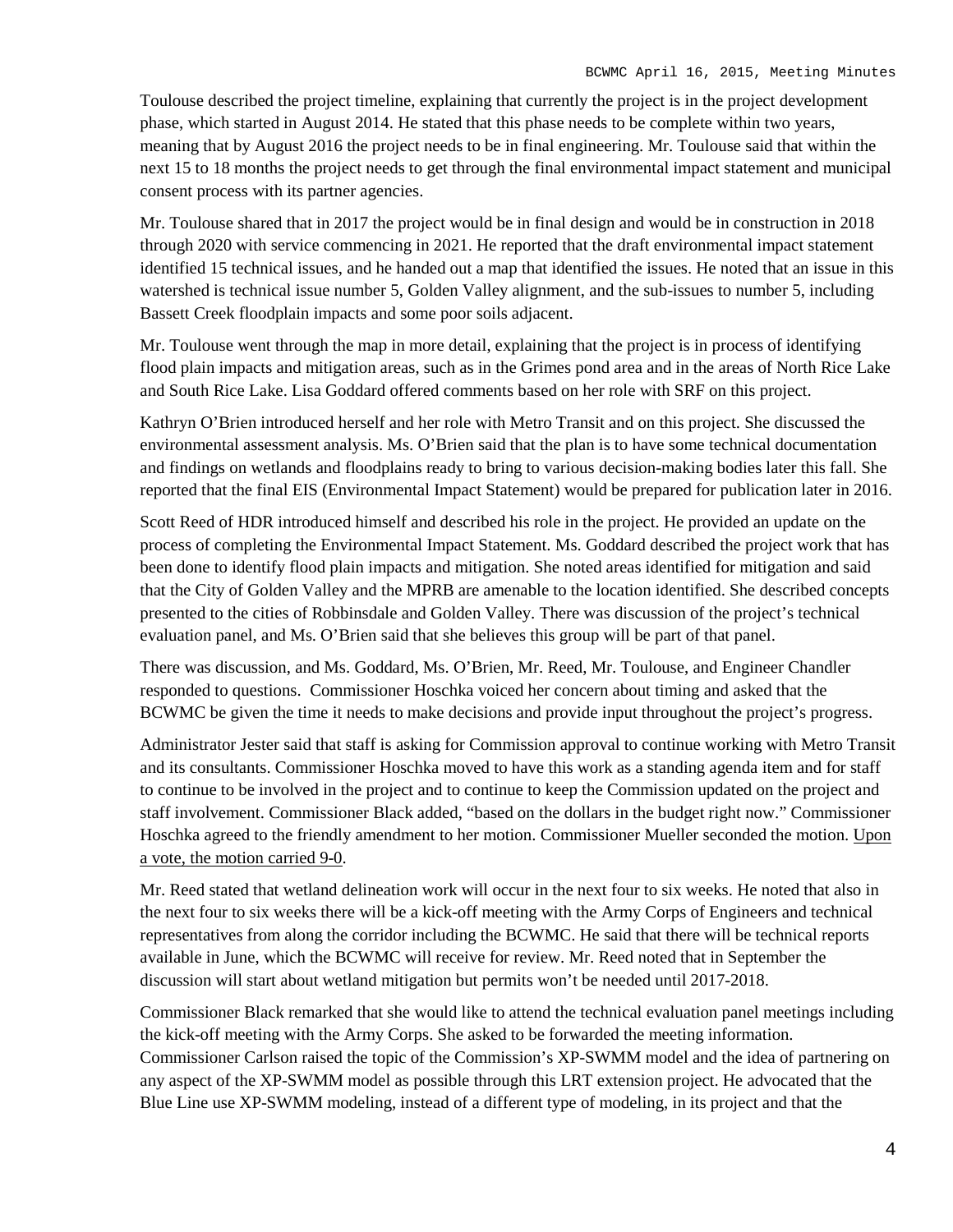BCWMC and the Blue Line project work together as possible on the XP-SWMM model.

#### *[Commissioner Elder departs the meeting.]*

### **B. Receive Update on Development of Watershed Management Plan**

Administrator Jester reported that the 60-day review period for the Commission's draft watershed plan ended at the end of January. She announced that the Commission received comments from multiple agencies and a few commissioners. Administrator Jester reminded the Commission that it needs to respond in writing to all of those different agencies. She said that the Commission needs to approve the responses to comments and that the draft responses are included the meeting packet. She noted that the Plan Steering Committee had reviewed, discussed, and helped to develop these responses over the course of two meetings.

Administrator Jester said that all of the draft comments are open for discussion. She described the comments received from Commissioner Mueller and Alternate Commissioners Goddard and Crough. She went through the draft responses included in the meeting packet and that were highlighted in gray.

There was discussion about leaving Turtle Lake, Grimes, North, and South Rice Ponds off the list of priority waterbodies. Administrator Jester walked through the Plan Steering Committee's discussions and thought processes, noting that these waterbodies are classified by the State as wetlands. She noted that because they are all part of the BCWMC Trunk System, they would still be eligible for capital improvements and monitoring through CAMP. Mr. McCoy stated he is generally okay with leaving these waterbodies off the priority waterbody list and would certainly advocate for any projects that would come up there. It was noted the Commission should, over the life of this plan, learn more about significant wetlands throughout the watershed.

There was lengthy discussion on the response to comment number 13 from the Association of Medicine Lake Area Citizens (AMLAC). The Commission agreed to change the proposed response to include acknowledgement that Medicine Lake water levels were a key issue of area residents. The Commission also agreed to remove the proposed language in the response related to Section 5.2.1.1.

Commissioner Black requested the inclusion into Section 3.2, as referenced in comment 13, reports of the relationship between precipitation and lake levels as provided to AMLAC by Barr Engineering Company.

Alternate Commissioner Goddard moved to adopt the responses to comments as modified in today's discussion. Commissioner Mueller seconded the motion. Upon a vote, the motion carried 7-0 [Commissioner Carlson abstained from the vote. Commissioner Elder absent from the vote.]

#### **C. Review Budget and Timeline for XP-SWMM Phase II Project and Determine Next Steps**

As per direction given at the March Commission meeting, Engineer Chandler presented a memo from Barr Engineering detailing the proposed project timeline and budget.

Engineer Chandler went through the portion of the memo identifying the proposed revisions to the model, including new proposed revisions about incorporating Atlas 14 precipitation depths and the MN MSE3 storm distribution and ensuring vertical datum consistency throughout the model.

Engineer Chandler discussed Table 1 in the memo, noting the estimated cost of \$261,000. She highlighted the fact that the Commission could use Plymouth Creek flow monitoring data collected by the Three Rivers Park District assuming the City of Plymouth is willing to share that information with the Commission.

Engineer Chandler said that Phase II would begin in 2015 with Plymouth Creek, the Medicine Lake direct watershed, and would hopefully include the North Branch of Bassett Creek flow monitoring in 2015. She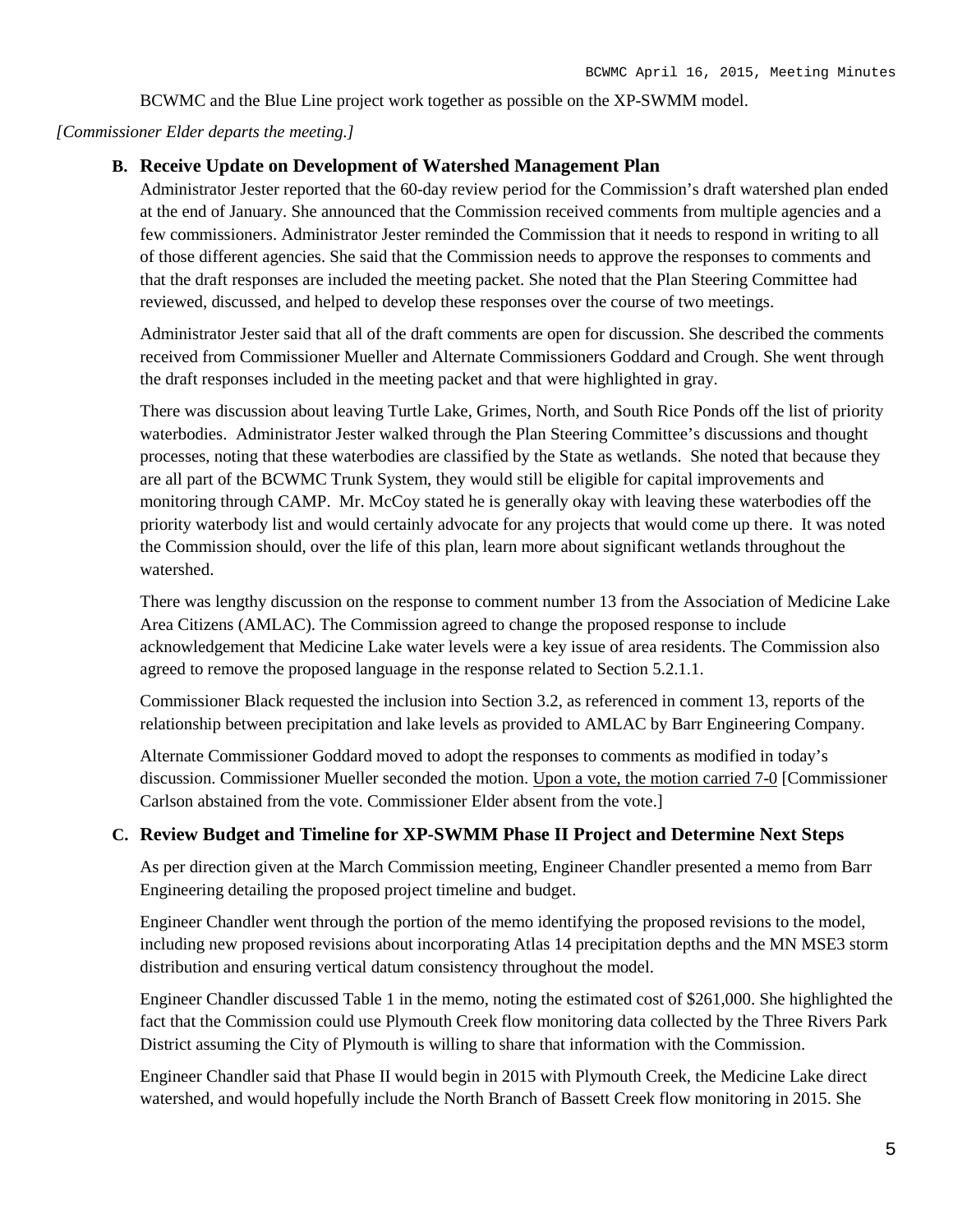described options for funding the project, including spreading the cost over two years with the 2015 portion being \$103,000 and the 2016 portion being \$158,000. She went into further details about possible funding options. Engineer Chandler reported on a meeting she and Administrator Jester had with the Department of Natural Resources to talk about possible FEMA (Federal Emergency Management Agency) funds available for this project. She said that there could be \$50,000 to \$70,000 available through FEMA, which would pass through the DNR, for the mapping of 11 miles of Bassett Creek. She also noted the FEMA funding would require some additional work not included in the work plan and budget but that funding from FEMA would more than offset these additional tasks and their associated costs.

There was discussion. Alternate Commissioner Goddard moved that the Commission begin the XP-SWMM Phase II project in 2015 on the schedule outlined in the Commission Engineer memo, using the BCWMC's Flood Control Long-term Maintenance funds for the first year of work, and directing the Budget Committee to determine a source of funding for 2016 work, and continuing to look for funding from other sources. Commissioner Hoschka seconded the motion.

Commissioner Black said that she will not support the motion because she thinks there are other ways to complete the model over time and that costs for maintenance of the model should also be considered. There was discussion. Commissioner Hoschka moved to cut off discussion. Alternate Commissioner Scanlan seconded the motion. By call of roll, the motion to cut off discussion carried 7-1 [City of New Hope absent from vote].

| <b>BCWMC Representative</b> | ${\bf A}$ y | Nav |
|-----------------------------|-------------|-----|
| Muller (Crystal)            | X           |     |
| Hoschka (Golden Valley)     | X           |     |
| Carlson (Medicine Lake)     | X           |     |
| Goddard (Minneapolis)       | X           |     |
| Millner (Minnetonka)        | X           |     |
| Black (Plymouth)            |             | X   |
| Scanlan (Robbinsdale)       | X           |     |
| de Lambert (St. Louis Park) | X           |     |

Administrator Jester reiterated the original motion, which directs the Commission Engineer to complete this project within the timeframe presented in Table 1 of the memo in the meeting packet, approve the use of \$103,000 in Flood Control Project Long-term Maintenance funds for work in fiscal year 2015, direct the BCWMC Budget Committee to determine a source of funding for the fiscal year 2016 project costs, and to direct Commission staff to continue seeking project funding from other sources. By call of roll, the motion carried 6-2 [City of New Hope absent from vote].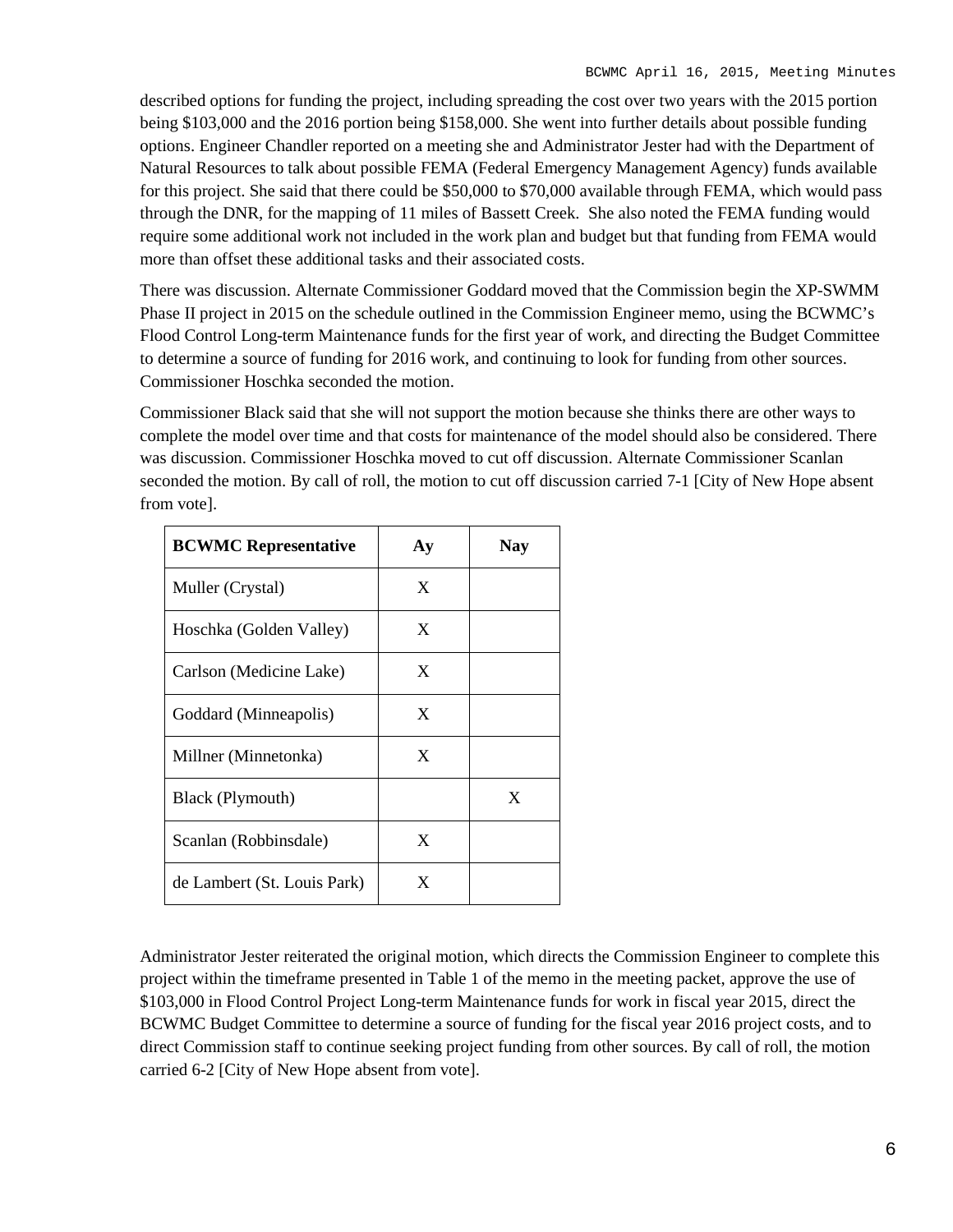| <b>BCWMC Representative</b> | $\bf{A}$ y | <b>Nay</b> |
|-----------------------------|------------|------------|
| Muller (Crystal)            |            | X          |
| Hoschka (Golden Valley)     | X          |            |
| Carlson (Medicine Lake)     | X          |            |
| Goddard (Minneapolis)       | X          |            |
| Millner (Minnetonka)        | X          |            |
| Black (Plymouth)            |            | X          |
| Scanlan (Robbinsdale)       | X          |            |
| de Lambert (St. Louis Park) | X          |            |

*[Commissioner Millner and Alternate Commissioner Goddard depart the meeting.]*

# **D. Consider Approval of Contract with HDR for Website Redesign Project**

Commissioner Black moved that the Commission not approve the contract and stop work on the website redesign project and instead use the funds budgeted for the website project to defray the cost of the XP-SWMM model update. Alternate Commissioner Scanlan seconded the motion. There was discussion about the motion. Commissioner Hoschka moved to cut off discussion. Alternate Commissioner Scanlan seconded the motion. By call of roll, the motion carried 5-1 [Cities of Minneapolis, Minnetonka, and New Hope absent from vote].

| <b>BCWMC Representative</b> | $\bf{A}$ y | <b>Nay</b> |
|-----------------------------|------------|------------|
| Muller (Crystal)            | X          |            |
| Hoschka (Golden Valley)     | X          |            |
| Carlson (Medicine Lake)     | X          |            |
| Black (Plymouth)            |            | X          |
| Scanlan (Robbinsdale)       | X          |            |
| de Lambert (St. Louis Park) | X          |            |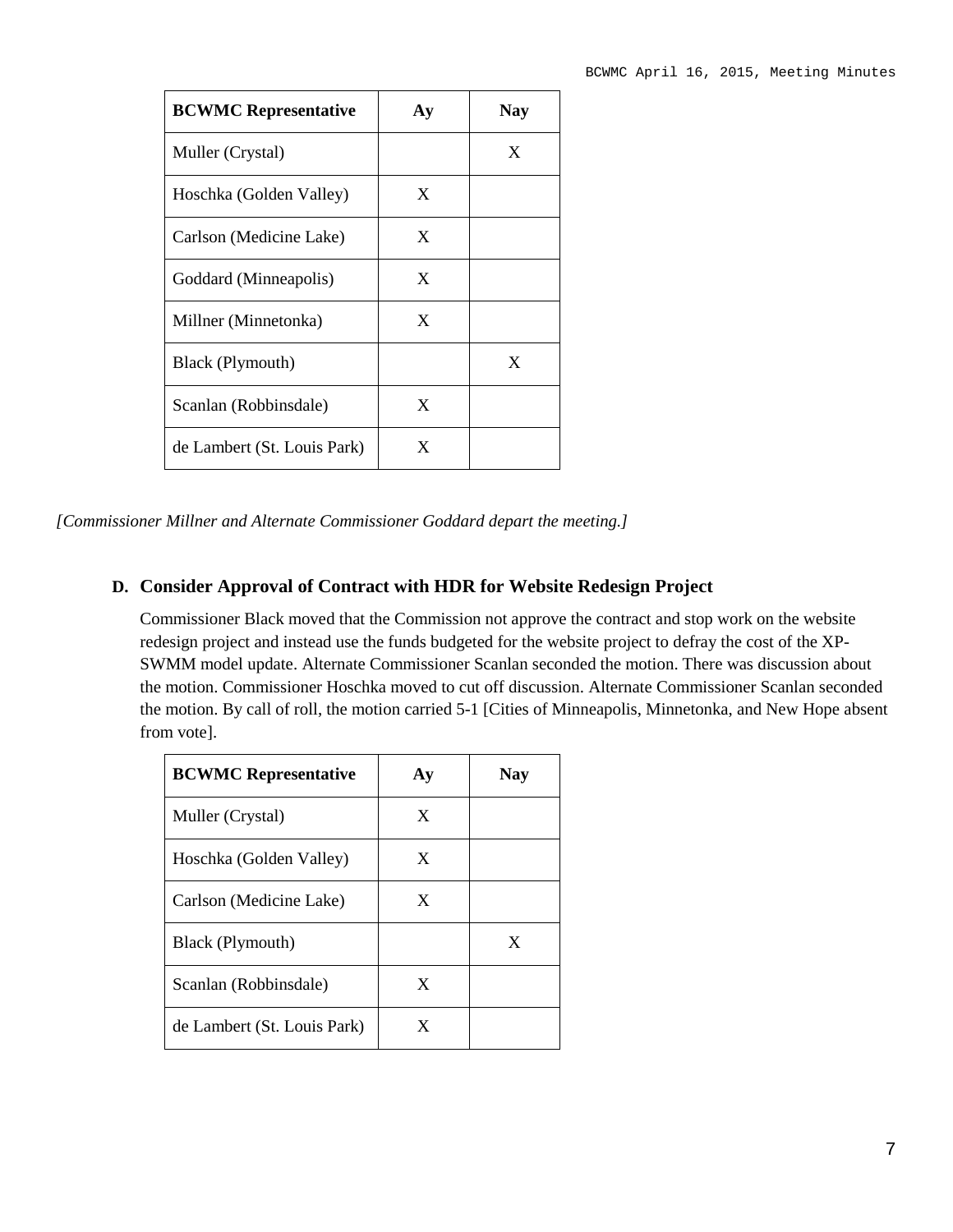Commissioner Hoschka moved to approve entering into contract with HDR for the BCWMC website redesign project. Alternate Commissioner Scanlan seconded the motion. By call of roll, the motion carried 5-1 [Cities of Minneapolis, Minnetonka, and New Hope absent from vote].

| <b>BCWMC Representative</b> | A y | Nav |
|-----------------------------|-----|-----|
| Muller (Crystal)            | X   |     |
| Hoschka (Golden Valley)     | X   |     |
| Carlson (Medicine Lake)     | X   |     |
| Black (Plymouth)            |     | X   |
| Scanlan (Robbinsdale)       | X   |     |
| de Lambert (St. Louis Park) | X   |     |

### **E. Consider Approval of Technical Advisory Committee Recommendations**

Commissioner Black moved to table the rest of the agenda items. Administrator Jester said that the TAC recommendations could be deferred to the next Commission meeting but there needed to be action on the two items that were added to the agenda. The Commission agreed to defer the TAC recommendations to the Commission's May meeting.

**F. Appoint Alternate Commissioner Jane McDonald Black to BCWMC Budget Committee** Alternate Commissioner Scanlan moved to appoint Jane McDonald Black to the BCWMC Budget Committee. Commissioner Mueller seconded the motion. Upon a vote, the motion carried 6-0.

# **G. Authorize Inclusion of Wirth Lake Outlet Project in Water Resources Conference Abstract Submission**

The Commission indicated approval of the inclusion of the Wirth Lake Outlet Project in a Water Resources Conference abstract submission to be prepared by Barr Engineering Company at no cost to the Commission.

### **6. COMMUNICATIONS**

- **A. Administrator:** No Administrator Communications
- **B. Chair:** No Chair Communications
- **C. Commissioners:**
	- **i.** Commissioner Hoschka reported that she received an email from a resident regarding erosion along Bassett Creek along Golden Valley Road and just north of the recent creek restoration project area. She said that she has forwarded the communication to the City of Golden Valley.
- **D. TAC Members:** No TAC Communications